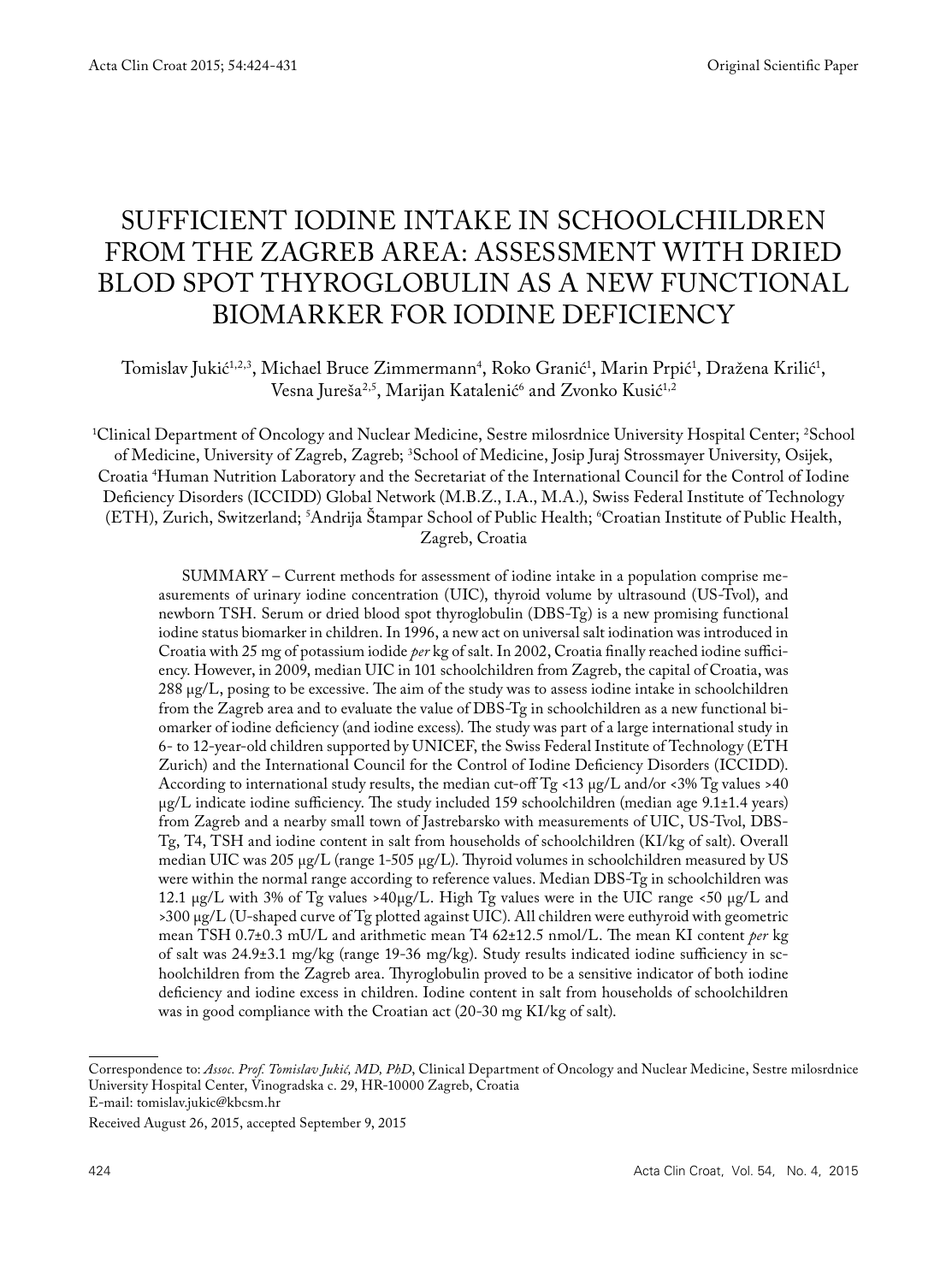Key words: *Iodine – urine; Iodine – intake; Iodine – analysis; Iodine sufficiency; Dried blood spot; Thyroglobulin – analysis; Thyroid gland – function tests; Thyroid gland – ultrasonography; Schoolchildren*

#### **Introduction**

Sufficient iodine intake is especially important for the entire population, since iodine is the main constituent of thyroid hormones. Iodine deficiency (ID) has many adverse effects on growth and development, most important being mental impairment in children<sup>1,2</sup>. The most susceptible population groups include pregnant and breastfeeding women and small children because of the role of thyroid hormones in brain development, especially for normal neuronal migration and myelinization of the brain during fetal and early postnatal life. Hypothyroxinemia during these critical periods causes irreversible brain damage, with mental retardation and neurological abnormalities3 . People living in areas affected by severe ID may have an intelligence quotient  $(IQ)$  of up to 13.5 points below IQ values recorded in communities without ID4 . Salt iodization is the most widely used strategy to control and eliminate iodine deficiency disorders (IDD)<sup>s</sup>. Salt iodization programs require an effective system of monitoring and evaluation. Measurement of iodine content in salt is the main process indicator. Impact indicators to assess iodine status of the population comprise urinary iodine concentration (UIC) measurements, goiter rate, newborn thyrotropin (TSH) and blood thyroglobulin  $(Tg)^{2,5}$ . However, each iodine status indicator has limitations. Median UI is the main indicator to be used to assess iodine status of a population. Urinary iodine is an indicator of recent iodine intake but not of thyroid function. TSH is a sensitive indicator of iodine status only in the newborn period. Thyroglobulin assay for dried blood spots (DBS-Tg) is being increasingly used for monitoring of iodine status in school-aged children<sup>6</sup>, since it was recommended by the WHO/UNICEF/ ICCIDD in 20075 . In iodine deficient areas, serum Tg is elevated due to TSH hyperstimulation and thyroid hyperplasia2 . Serum Tg is well correlated with the severity of iodine deficiency as assessed by UI7 . In intervention studies in children, Tg falls rapidly with iodine repletion and is a more sensitive indicator of iodine repletion than TSH or T4<sup>2,8</sup>. Fall in Tg values has been observed within several months after iodine repletion<sup>9,10</sup>. In a large international project with more

than 2000 children from 12 countries included in the survey, from iodine deficient to excessive, DBS-Tg was a sensitive biomarker of optimal thyroid function within the UIC range in schoolchildren from 100 to 299 µg/L (adequate and more than adequate iodine intake according to WHO recommendations)<sup>11</sup>. There was a higher prevalence of elevated Tg values in children with ID (UIC <100  $\mu$ g/L) and iodine excess (UIC > 300  $\mu$ g/L). Therefore, Tg is a good biomarker of ID and iodine excess. Cut-off median Tg <13 µg/L suggests adequate iodine supply. However, the prevalence of elevated  $Tg$  values (above 40  $\mu$ g/L) should not be more than  $3\%$  in children<sup>11</sup>. In the past, Croatia was a region of severe ID with the presence of endemic cretinism. First regulation on universal salt iodization (USI) in Croatia was introduced in 1953 with 10 mg of potassium iodide *per* 1 kg of salt. As a result, a threefold reduction in goiter prevalence with disappearance of cretinism was reported ten years later<sup>12</sup>. However, at the beginning of 1990s, mild to moderate ID still persisted in Croatia<sup>12-14</sup>. In 1996, a new regulation on USI was introduced in Croatia with 25 mg of potassium iodide *per* 1 kg of salt. In 2002, Croatia finally reached iodine sufficiency<sup>15</sup>. Croatian model of salt iodization is USI program that implies general iodization of all human and livestock salt, including salt used in food industry according to the recommendations of the World Health Organization (WHO), the International Council for Control of Iodine Deficiency Disorders and UNICEF5 . With the successful elimination of ID and a good program of iodine prophylaxis, Croatia has been internationally recognized as a model country for solving this important public health issue. The latest nationwide iodine survey carried out in 2009 demonstrated sufficient iodine intake in Croatia with the overall median UIC in schoolchildren of 248 µg/L and median UIC in pregnant women of 159 µg/L. The median UIC in 101 schoolchildren attending the Otok School in Zagreb was 288 µg/L. Thyroid volumes in school-boys and school-girls from Zagreb were within the normal range according to reference values<sup>16</sup>.

The aim of the study was to assess iodine intake in schoolchildren from the Zagreb area, the capital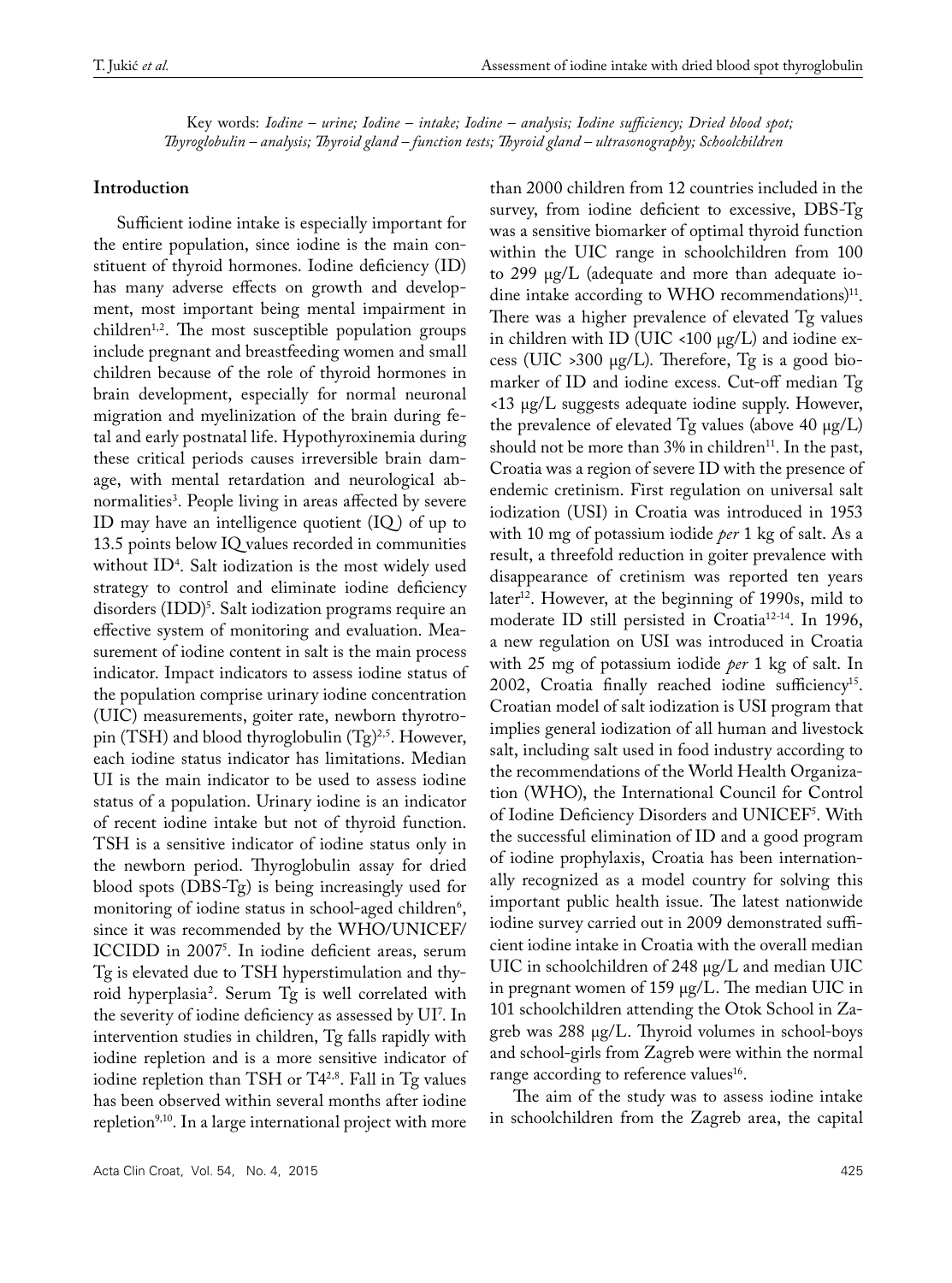of Croatia, and to evaluate the value of DBS-Tg in schoolchildren as a new functional biomarker of iodine deficiency and iodine excess. The study was part of a large international study in 6- to 12-year-old children supported by UNICEF (New York, USA), the Swiss Federal Institute of Technology (ETH) (Zurich, Switzerland) and the International Council for the Control of Iodine Deficiency Disorders (IC-CIDD) (Zurich, Switzerland)<sup>11</sup>.

# **Subjects and Methods**

The study sample included 159 healthy 6- to 12 year-old elementary schoolchildren living in the capital of Zagreb and the neighboring small town of Jastrebarsko. Two schools were selected to participate, Otok School from Zagreb and Ljubo Babić School from Jastrebarsko. The selection of schools was purposeful because of the large number of schoolchildren attending these schools and a previous study from 200916, which demonstrated more than adequate iodine intake in schoolchildren from Otok School in Zagreb (median UIC 288 µg/L) based on the WHO criteria for median UIC5 . The sources of dietary iodine were local foods and variable amounts of iodized salt. A total of 78 boys and 81 girls were included in the survey. Exclusion criteria were age <6 years or >12 years, chronic diseases, and use of chronic medications or iodine supplements. Ethics Committees of the ETH Zurich, Switzerland, and of the Sestre milosrdnice University Hospital Center, Zagreb, Croatia approved the study protocol. Data collection was carried out between 2010 and 2012.

The study design was cross-sectional. At the schools, body height and weight were measured using the standard anthropometric technique<sup>17</sup>. Heights were recorded to the nearest mm and weights to the nearest 100 g. Spot urine samples were obtained from the children, aliquoted and stored at -20 °C until analysis. Whole blood from a finger stick was spotted onto filter paper (grade 903; Schleicher & Schuell, Dassel, Germany) and allowed to dry at room temperature

for 24 h. Dried blood samples were stored at 4 °C in sealed low-density polyethylene bags until shipment to Zurich for analysis. Schoolchildren were informed to bring from home 100-150 g of household salt in plastic boxes for analysis of iodine content in salt. A total of 108 salt samples were analyzed for iodine content. Salt producers were marked at each salt sample from households of the study schoolchildren.

# *Laboratory analysis*

Urinary iodine concentration was measured using a modification of the Sandell-Kolthoff reaction<sup>18</sup>. DBS were analyzed for TSH (Delfia NeoTSH)<sup>19</sup> and total thyroxine (T4) (Delfia Neonatal T4 kit), both from PerkinElmer Life Sciences (Turku, Finland). Normal reference values for whole blood samples are as follows: TSH, 0.2-3.7 mU/L, and total T4, 65-165 nmol/Liter. For analysis of DBS-Tg, a two-site dissociation enhanced lanthanide fluorescent immunoassay (Delfia) serum Tg assay (PerkinElmer Life Sciences, Wallac, Turku, Finland), adapted for DBS, was  $used<sup>6</sup>$ .

Thyroid volumes in schoolchildren were measured by ultrasound. Ultrasonography of the thyroid gland was performed with a real-time linear transducer (Tossbee, Toshiba, Japan) using 7.5-10 MHz. Thyroid volume was calculated with the following equation, according to Brunn and Block<sup>20</sup>:  $V=0.479[(a1b1c1)$ + (a2b2c2)], where a represents length, b width, c breadth, 1 right lobe and 2 left lobe. Data were compared with the international reference values for thyroid volume in iodine-sufficient schoolchildren<sup>21</sup>. Iodine content in salt was measured in the Croatian Institute of Public Health by titration method<sup>22</sup>.

## *Statistical analysis*

Data processing and statistics were done using the IBM SPSS statistics version 20. Subjects with all data (UIC, thyroid function tests and US) were included in the analysis. Non-normally distributed data were log-transformed for further analysis. For parameters

*Table 1. Subject characteristics, urinary iodine concentration (UIC) and dried blood spot thyroglobulin (Tg)*

| N<br>-17 | $\mathbf{r}$ $\mathbf{r}$<br>M/F<br>Gender | $(vrs)^{1}$<br>Age | Height (m) <sup>1</sup> | Weight<br>(kg) | UK<br>'ug/L,         | ᠇᠇<br>10 <sup>c</sup><br>$\mu$ g/L |
|----------|--------------------------------------------|--------------------|-------------------------|----------------|----------------------|------------------------------------|
| 159      | 78/81                                      | 44                 | .40±0.10                | 33.3±10.3      | .505'<br>205<br>JUJ. |                                    |

 $\frac{1}{2}$ arithmetric mean ± SD;  $\frac{2}{2}$ median (min-max),  $\frac{3}{2}$ geometric mean ± SD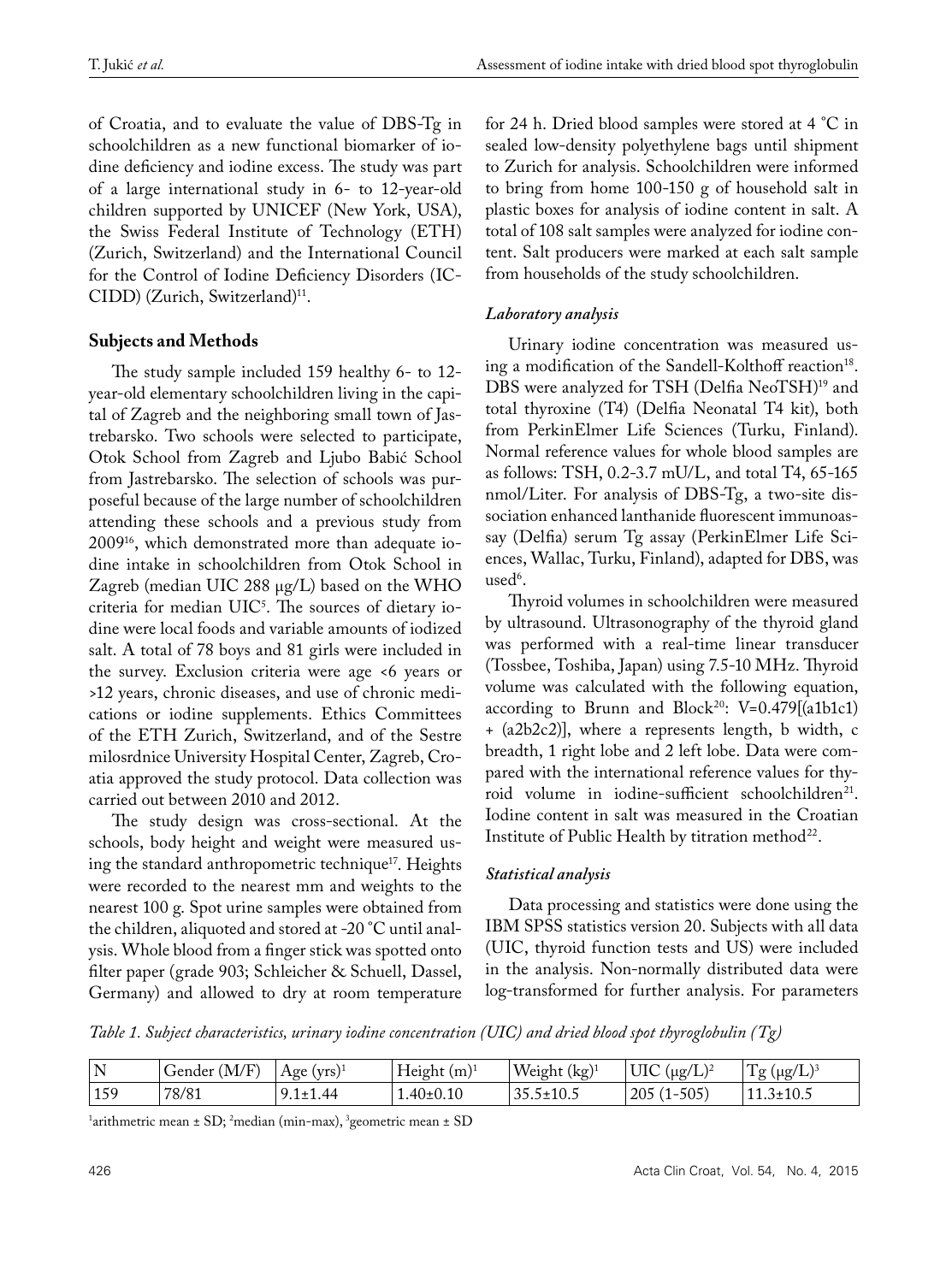| $UIC$ ( $\mu$ g/L)         | $< 50 \mu g/L$<br>Moderate to severe<br>iodine deficiency | $50-99.9 \mu g/L$<br>Mild iodine<br>deficiency | 100-199.9 μg/L<br>Adequate iodine<br>intake | $200 - 299.9 \mu g/L$<br>More-than-<br>adequate iodine<br>intake | $>300 \mu g/L$<br>Excess iodine<br>intake |
|----------------------------|-----------------------------------------------------------|------------------------------------------------|---------------------------------------------|------------------------------------------------------------------|-------------------------------------------|
| $\mathbf n$                | 15                                                        | 8                                              | 54                                          | 57                                                               | 25                                        |
| $TSH$ (mU/L) <sup>1</sup>  | $0.65 \pm 0.18$                                           | $0.73 \pm 0.39$                                | $0.63 \pm 0.32$                             | $0.74 \pm 0.35$                                                  | $0.58 \pm 0.19$                           |
| $T4$ (nmol/L) <sup>2</sup> | $64.70 \pm 16.16$                                         | $70.0 \pm 11.58$                               | $63.0 \pm 11.18$                            | 59.60±11.26                                                      | $64.3 \pm 14.58$                          |
| $Tg (\mu g/L)^1$           | $20.51 \pm 14.14$                                         | $12.32 \pm 11.81$                              | $7.56 \pm 4.21$                             | $10.13 \pm 6.19$                                                 | 23.44±11.72                               |
| $T_g$ >40 µg/L (%)         | 13.3                                                      | 12.5                                           | $\Omega$                                    |                                                                  | 8.0                                       |

*Table 2. Thyroid function in 6- to 12-year-old children according to WHO categories of urinary iodine concentration (UIC)*

1 geometric mean ± SD; 2 arithmetric mean ± SD; TSH = thyrotropin; T4 = thyroxine; Tg = thyroglobulin

including values between 0 and 1 (TSH and Tg), a constant of 1 was added to the values before transformation. Arithmetic mean ± SD was used to report normally distributed data and geometric mean ± SD for data that were normally distributed after log-transformation. Spearman correlations were calculated between UIC and thyroid function markers and the Loess smoothed line calculation (with 60% of points to fit) was used to describe the best fit of the thyroid function markers plotted against UIC. The level of significance was set at p<0.05.

## **Results**

General subject characteristics are shown in Table 1. Data on 159 subjects were analyzed. Urine samples



*Fig. 1. Distribution of urinary iodine concentration (UIC) in schoolchildren from the Zagreb area. Overall median UIC was 205 µg/L. Second polynomial order trend line was added to show the best fit.*



for determination of UIC, as well as DBS for the measurement of TSH, T4 and Tg were available from all children. There were 78 boys and 81 girls. Overall median UIC in schoolchildren was 205 µg/L (range 1-505 µg/L). Most of the schoolchildren had UIC in the range of 100-199.9 µg/L and 200-299 µg/L (34.0% and 35.8%, respectively) (Fig. 1) (adequate and more than adequate iodine intake according to the WHO/ UNICEF/ICCIDD categories). All children were euthyroid with geometric mean TSH 0.7±0.3 mU/L

*Fig. 2. Scatterplot (using individual values of 159 children aged 6 to 12 years from Zagreb and Jastrebarsko) of dried blood spot thyroglobulin (Tg) vs. urinary iodine concentration (UIC) with the Loess smoothed line added to show the best fit. Data are presented on a log scale for Tg and UIC.*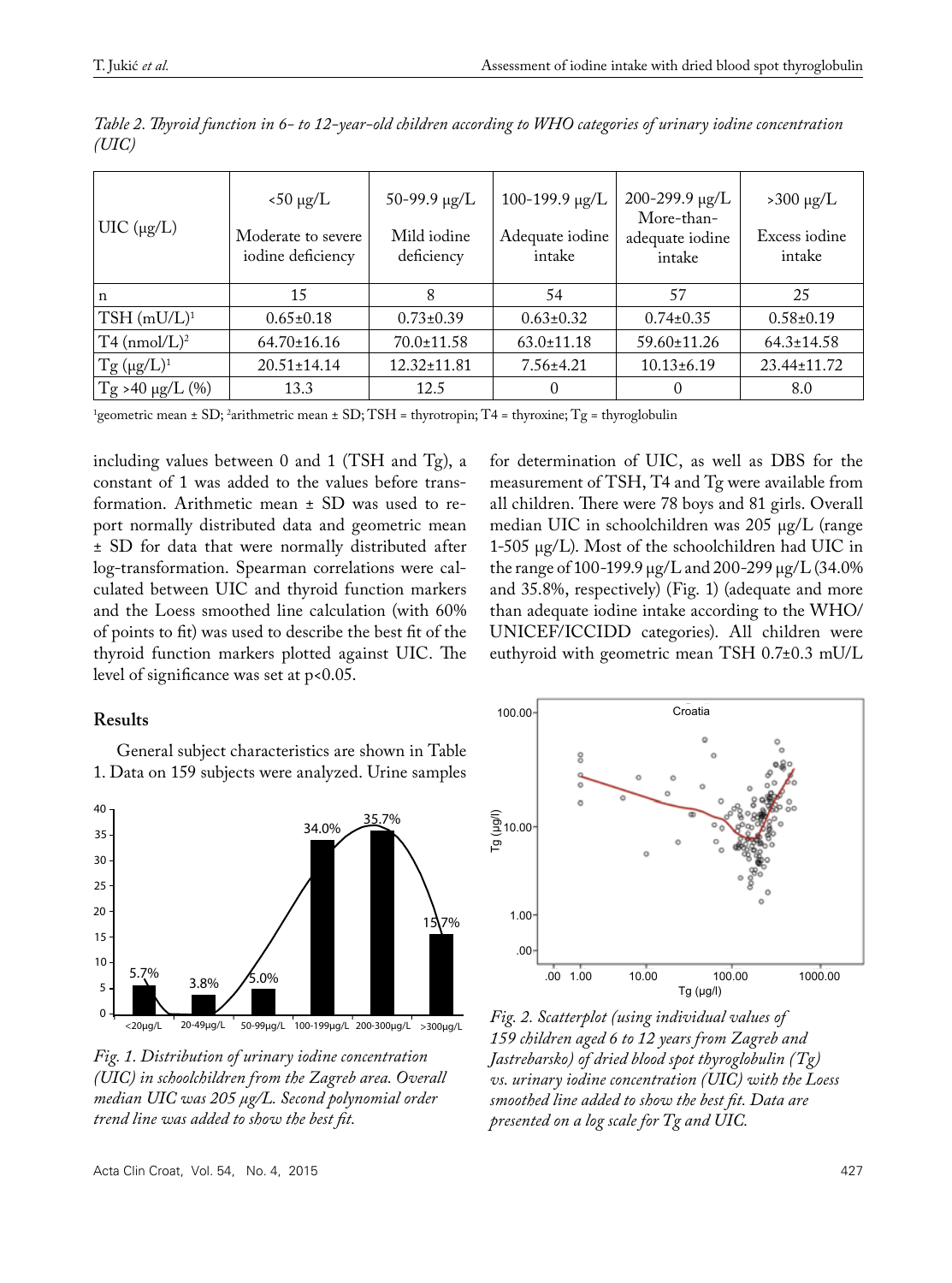

*Fig. 3. Scatterplot (using individual values of 159 children aged 6 to 12 years from Zagreb and Jastrebarsko) of thyrotropin (TSH) vs. urinary iodine concentration (UIC) with the Loess smoothed line added to show the best fit. Data are presented on a log scale for UIC.*

and arithmetic mean T4 62±12.5 nmol/L. Geometric mean Tg concentration was 11.3±10.5 µg/L. Table 2 shows thyroid functions according to the WHO/ UNICEF/ICCIDD categories of UIC used to classify iodine intake in a population of school-aged children. Differences in Tg were most pronounced. Using a cut-off median DBS-Tg <13 µg/L published in the international study by Zimmermann *et al*. 11, in which this study also took part, high Tg values were found in UIC range <50  $\mu$ g/L and UIC range >300  $\mu$ g/L ( $p$ <0.05). Median DBS-Tg was 12.1  $\mu$ g/L with 3% of



*Fig. 5. Thyroid volumes in school-girls from the Zagreb area. Reference median [50th percentile (GP 50)] and 97th percentile (GP 97) values for thyroid volume in girls according to age as established by Zimmermann et al21.*



*Fig. 4. Scatterplot (using individual values of 159 children aged 6 to 12 years from Zagreb and Jastrebarsko) of total thyroxine (T4) vs. urinary iodine concentration (UIC) with the Loess smoothed line added to show the best fit. Data are presented on a log scale for UIC.*

Tg values >40 µg/L. None of the schoolchildren in the adequate and more than adequate UIC range had Tg >13 µg/L. Figures 2, 3 and 4 show plots of T4 and log TSH and Tg against log UIC including the Loess smoothed line depicting the best fit. Arithmetic mean KI content *per* kg of salt was 24.8±3.1 mg/kg (range 19-36 mg/kg). Thyroid volumes were measured by US in 152 schoolchildren. Thyroid volumes were within the normal range in school-boys and school-girls according to reference values established by Zimmermann *et al*.<sup>21</sup>.



*Fig. 6. Thyroid volumes in school-boys from the Zagreb area. Reference median [50th percentile (BP 50)] and 97th percentile (BP 97) values for thyroid volume in boys according to age as established by Zimmermann et al 21.*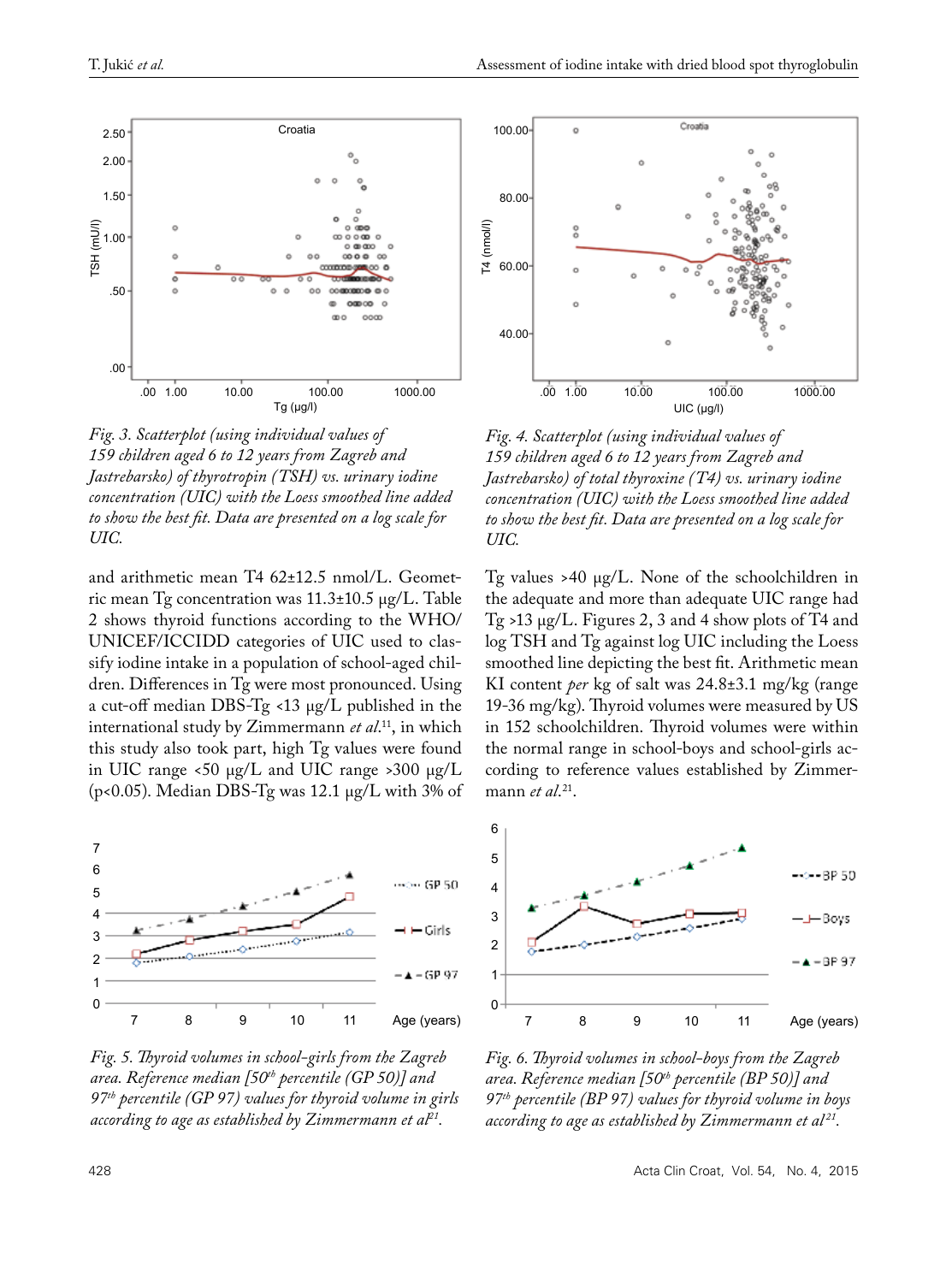#### **Discussion**

Study results confirmed adequate iodine supply in schoolchildren from the Zagreb area, as assessed by UI, Tvol, as well as with the new functional biomarker DBS-Tg. Median UIC in schoolchildren was 205 µg/L. A total of 69.8% of schoolchildren had UIC in the range of 100-299 µg/L, while 15.7% had UIC >300 µg/L. This study clearly presented the value of DBS-Tg as a good biomarker of iodine deficiency and iodine excess in schoolchildren. In a small subsample of schoolchildren, Tg concentration showed U shaped curve, as previously published in a large international study with participation of subjects from this investigation<sup>11</sup>. Median DBS-Tg of 12.1  $\mu$ g/L in schoolchildren from the Zagreb area indicated adequate iodine supply (as defined by cut-off median  $Tg \lt 13 \mu g/L$ ). The prevalence of elevated  $Tg$  values (above 40  $\mu$ g/L) was 3%. There was a significantly higher prevalence of elevated Tg values in children with ID (UIC <100  $\mu$ g/L) and iodine excess (UIC >300  $\mu$ g/L). None of the schoolchildren in the UIC range between 100 and 299  $\mu$ g/L had elevated DBS-Tg (above 40  $\mu$ g/L). However, 13.3% of schoolchildren with UIC <50  $\mu$ g/L, 12.5% of schoolchildren with UIC 50-99 µg/L, as well as 8.0% of schoolchildren with UIC >300 µg/L had Tg >40 µg/L. A sharp ascending part of Tg curve plotted against UIC was observed with rising UIC values, as most of the schoolchildren had UIC in the adequate, more than adequate and excessive range. Study results confirmed DBS-Tg to be a sensitive biomarker of optimal thyroid function within the UIC range of adequate and more than adequate iodine intake according to the WHO recommendations. Therefore, acceptable range of median UIC for children can be widened in the range of 100-299 µg /L for children in revised program monitoring guidelines, as previously suggested<sup>11</sup>. There was no significant change in TSH and T4 at all levels of iodine intake. The problem with serum Tg measurement is the presence of serum thyroglobulin antibodies (TgAb) that may interfere with Tg assays. However, according to the international study results<sup>11</sup>, thyroid autoimmunity in schoolchildren was rare at all levels of iodine intake. DBS-Tg complements the use of UIC to measure recent iodine intake and Tvol to assess long-term response. Measurements of iodine content in salt samples from households of schoolchildren demonstrated adequate

iodine content in salt in almost all samples (between 20 and 30 mg of KI *per* kg of salt). Assessment of iodine intake in pregnancy is of utmost importance<sup>23</sup>. The value of serum Tg as a biomarker of iodine deficiency in pregnancy has not yet been confirmed. A few studies have been published with different methodology applied. Median Tg <13 µg/L and median UIC ≥150 µg/L were used as cut-off values to define adequate iodine intake in pregnancy<sup>24</sup>.

#### *Acknowledgment*

This work was supported by UNICEF (New York, USA), the Swiss Federal Institute of Technology (ETH) (Zurich, Switzerland) and the International Council for the Control of Iodine Deficiency Disorders (ICCIDD) (Zurich, Switzerland).

#### **References**

- 1. Hetzel BS. Iodine deficiency disorders (IDD) and their eradication. Lancet. 1983;2:1126-9.
- 2. Zimmermann MB. Iodine deficiency. Endocrine Rev. 2009; 30(4):376-408.
- 3. Delange F. Endemic cretinism. In: Braverman LE, Utiger RD, editors. The Thyroid. A fundamental and clinical text. Philadelphia: Lippincott; 2000. p. 743-54.
- 4. Bleichrodt N, Born MA. A meta-analysis of research on iodine and its relationship to cognitive development. In: Stanbury J, editor. The damaged brain of iodine deficiency: cognitive, behavioral, neuromotor and educative aspects. New York: Cognizant Communication Corporation; 1994. p. 195- 200.
- 5. World Health Organization/UNICEF/International Council for the Control for Iodine Deficiency Disorders. Assessment of iodine deficiency disorders and monitoring their elimination: a guide for programme managers, 3<sup>rd</sup> ed. Geneva: World Health Organization; 2007.
- 6. Zimmermann MB, Moretti D, Chaouki N, Torresani T. Development of a dried whole-blood spot thyroglobulin assay and its evaluation as an indicator of thyroid status in goitrous children receiving iodized salt. Am J Clin Nutr. 2003;77(6):1453-8.
- 7. Knudsen N, Bulow I, Jørgensen T, Perrild H, Ovesen L, Laurberg P. Serum Tg: a sensitive marker of thyroid abnormalities and iodine deficiency in epidemiological studies. J Clin Endocrinol Metab. 2001;86:3599-603.
- 8. Missler U, Gutekunst R, Wood WG. Thyroglobulin is a more sensitive indicator of iodine deficiency than thyrotropin: development and evaluation of dry blood spot assays for thy-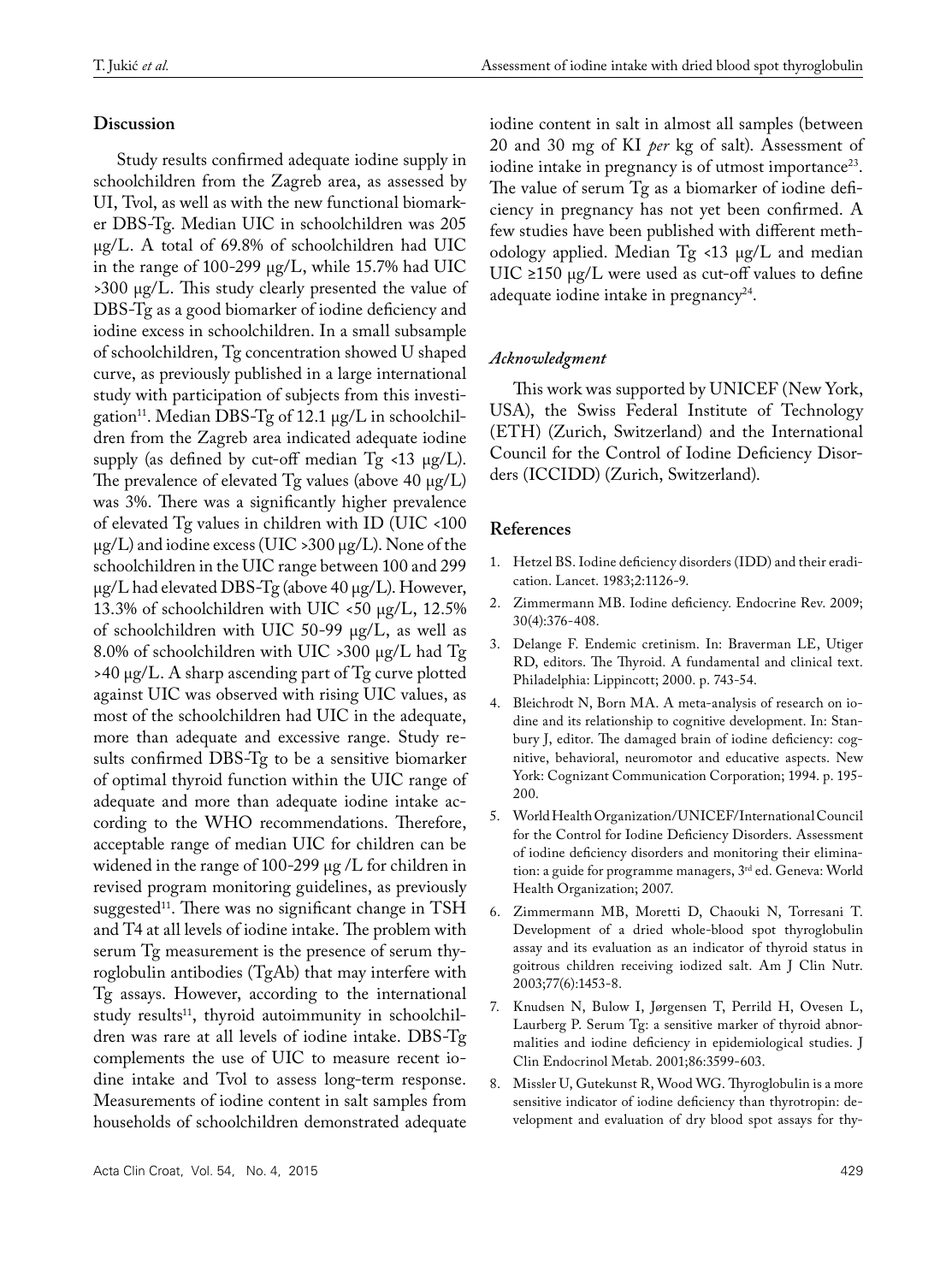rotropin and thyroglobulin in iodine-deficient geographical areas. Eur J Clin Biochem. 1994;32:137-43.

- 9. Zimmermann MB, de Benoist B, Corigliano S, Jooste PL, Molinari L, Moosa K, *et al*. Assessment of iodine status using dried blood spot thyroglobulin: development of reference material and establishment of an international reference range in iodine-sufficient children. J Clin Endocrinol Metab. 2006;91(12):4881-7.
- 10. Zimmermann MB, Moretti D, Chaouki N, Torresani T. Introduction of iodized salt to severely iodine-deficient children does not provoke thyroid autoimmunity: a one-year prospective trial in northern Morocco. Thyroid. 2003;13:199-203.
- 11. Zimmermann MB, Aeberli I, Andersson M, Assey V, Jorg JA, Jooste P, *et al*. Thyroglobulin is a sensitive measure of both deficient and excess iodine intakes in children and indicates no adverse effects on thyroid function in the UIC range of 100-299 μg/L: a UNICEF/ICCIDD study group report. J Clin Endocrinol Metab. 2013; 98(3):1271-80.
- 12. Kusić Z, Jukić T. History of endemic goiter in Croatia: from severe iodine deficiency to iodine sufficiency. Coll Antropol. 2005;29(1):9-16.
- 13. Kusić Z, Đaković N, Kaić-Rak A, Karner I, Lechpammer S, Mesaroš-Šimunčić E, *et al*. Current status of endemic goiter in Croatia: the results of a nationwide study (1995). J Endocrinol Invest. 1996;19:210-4.
- 14. Kusić Z, Lechpammer S. Successful struggle against iodine deficiency disorders (IDD) in Croatia. Coll Antropol. 1997;21:499-506.
- 15. Kusić Z, Novosel SA, Dabelić N, Punda M, Rončević S, Labar Ž, *et al*. Croatia has reached iodine sufficiency. J Endocrinol Invest. 2003;26:738-42.
- 16. Kusić Z, Jukić T, Rogan SA, Jureša V, Dabelić N, Staničić J, *et al*. Current status of iodine intake in Croatia – the results of 2009 survey. Coll Antropol. 2012;36(1):123-8.
- 17. World Health Organization. Physical status: the use and interpretation of anthropometry. Report of a WHO Expert Committee. Technical Report Series No. 854. Geneva: World Health Organization; 1995.
- 18. Wawschinek O, Eber O, Petek W, Wakonig P, Gürakar A. Bestimmung der Harnjodausscheidung mittels einer modifizierten Cer-Arsenitmethode. Berichte ÖGKC. 1985;8:13-5. (in German)
- 19. Demers LM, Spencer CA. Laboratory support for the diagnosis and monitoring of thyroid disease: thyroglobulin (Tg) measurement. Laboratory Medicine Practice Guidelines: The National Academy of Clinical Biochemistry; 2002:57-67.
- 20. Brunn J, Block U, Ruf G, Boss I, Kunze WP, Scriba PC. Volumetrie der Schildrusenlappen mittels realtime-Sonographie. Dtsch Med Wochenschr. 1981;106:1338-40. (in German)
- 21. Zimmermann MB, Heess SY, Molinari L, de Benoist B, Delange F, Braverman LE, *et al*. New reference values for thyroid volume by ultrasound in iodine-sufficient schoolchildren: a World Health Organization/Nutrition for Health and Development Iodine Deficiency Study Group Report. Am J Clin Nutr. 2004;79:231-7.
- 22. Association of Official Analytical Chemists (USA), 15th ed. Virginia, Arlington; 1990; p.
- 23. Borić M, Staničić J, Dabelić N, Jukić T, Kusić Z. Iodine supplementation in pregnancy. Acta Clin Croat. 2009;48:469-73.
- 24. Zheng Feei M, Skeaff SA. Thyroglobulin as a biomarker of iodine deficiency: a review. Thyroid. 2014;24(8):1195-1209. doi: 10.1089/thy.2014.0052